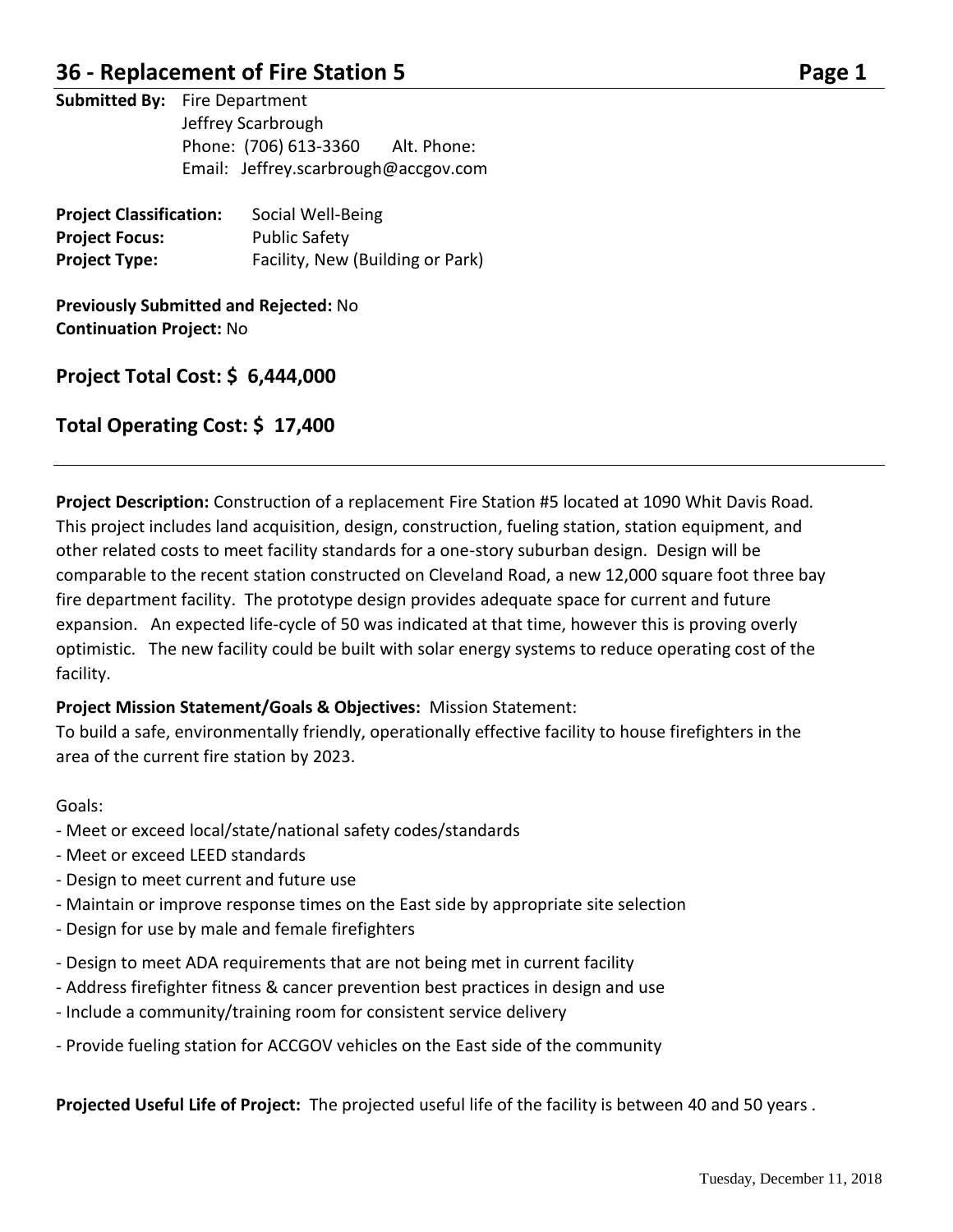**To meet the Project Goals & Objectives, when should this project be completed?** The sooner the better, because of age and related inefficiency of the facility. My recommendation for the project is in 2023. By the end of the 2020 program the existing station will be 56 years old.

**The Leadership in Energy and Environmental Design (LEED) Green Building System compliance:** The facility will meet LEED specifications in compliance with ACCGOV policy.

**How will this project help meet the Public Safety, Basic Facilities/Infrastructure, and/or Quality of Life needs in Athens-Clarke County?** This project will help provide continued Fire & Life Safety Protection to the area by accomplishing the following:

- Saving lives, residences, and businesses
- Minimizing the impact of emergencies on community environment
- Protecting jobs and disposable income of citizens saved
- Maintain ISO rating and keep related fire insurance cost down for citizens and businesses

- Provide a new community meeting space; it is one of only two remaining fire stations without a community room

- Operational cost savings due to updated design/systems

The current fire station is a 7,036 square foot facility located at 1090 Whit Davis Road that was constructed in 1974 (44 years old, used 24 hours a day every day). The allocation of current space is inadequate for the number of personnel assigned and there is currently no community/training room at the fire station. There is no exercise room and gear storage space is inadequate. The facility needs to be replaced due to inefficient facility systems (energy use), lack of space, lack of male/female living design, safety related to a lack of fire safety protection systems and bay door safety sensors, and the slide pole opening is a risk. The facility is also not in compliance with ADA due to the age.

**How is this Project recommended/included in any approved ACCGOV Land Use Plan, Master Plan, Study, Service Delivery Plan, Envision Athens, etc.?** Unsure

## **Triple Bottom Line Impacts**

**Positive Benefits for the Prosperity of Athens-Clarke County:** - Minimizing the financial impact of emergencies and disasters on the community environment

- Protecting the community economy through saving jobs and disposable income of citizens saved by responses

- Maintaining the ISO rating which has a positive effect on the cost of fire insurance for citizens and businesses

- New facility could be built with alternative energy, solar, sources to reduce the impact of utility costs to ACCGOV.

### **Detrimental Impacts to the Prosperity of Athens-Clarke County:** None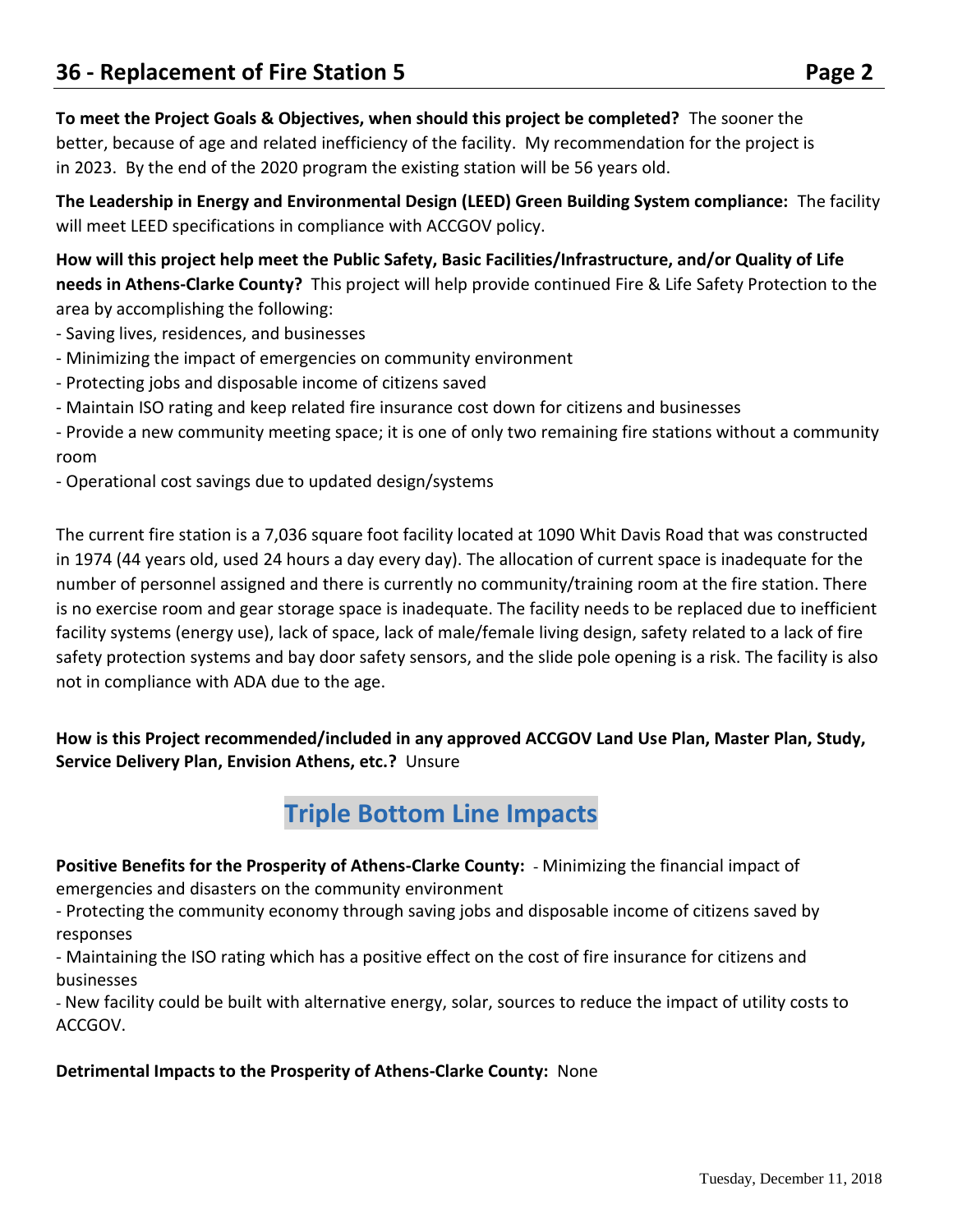**Positive Benefits for our Citizens and Visitors:** Continued Fire & Life Safety Protection to area with the following positive benefits for citizens and visitors: better availability of community meeting space, opportunity to enhance the station location to improve response times.

### **Detrimental Impacts for our Citizens and Visitors:** None

### **Environmental Benefits, including but not limited to Positive impacts on existing Infrastructure/Systems:**

The new facility will be constructed with more energy efficient systems and design minimizing the environmental impact on the community. Additionally, a new site would contain stormwater management features that are not present in the current site. These improvements will minimize flooding and protect water quality. The new facility will also house firefighters to respond to minimize the impact of natural (storms, flooding, etc.) and man-made (fires, vehicle crashes, etc.) emergencies and disasters.

**Detrimental Impacts for the Environment, including but not limited to Negative impacts on existing Infrastructure/Systems:** This site may require the development of currently undeveloped land.

### **Positive/Negative Impacts on ACCGOV Departments, Agencies, or other Organizations, if not covered in one of the above questions:**

- The facility will provide a fueling station for other ACCGOV Departments
- There will be an additional meeting room that can be used by other ACCGOV Departments in the area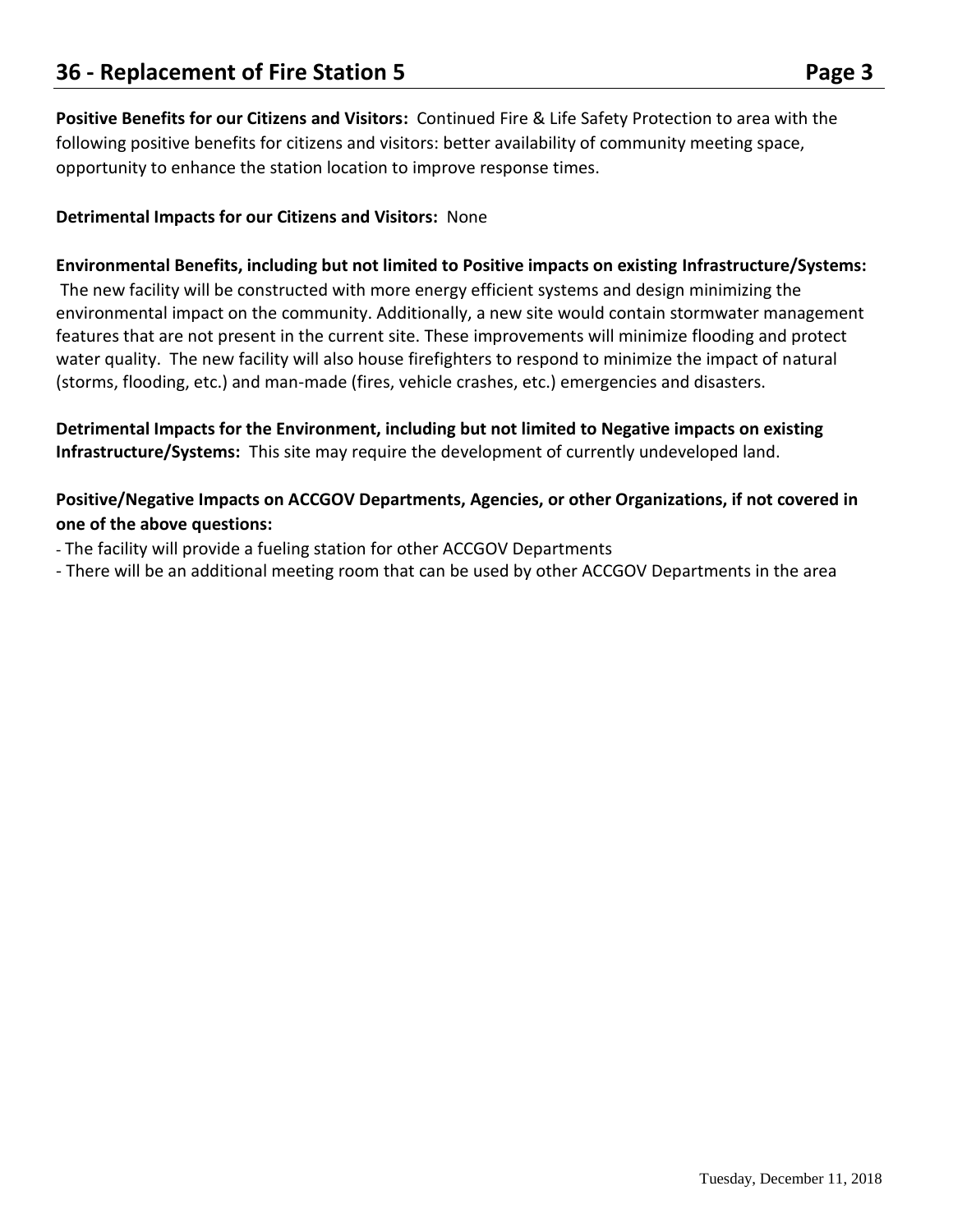### **Detailed project capital budget costs (to be funded from SPLOST 2020 only):**

| <b>Project Costs (round to thousand)</b>                                                                                                                                                        |    | <b>Amount</b> |
|-------------------------------------------------------------------------------------------------------------------------------------------------------------------------------------------------|----|---------------|
| Land Acquisition / ROW / Easement:<br>1.                                                                                                                                                        | \$ | 461,000       |
| 2.<br>Design Fees: (Min.12% of New Const.; 14% of reno,; 16% for LEED proj.)                                                                                                                    | \$ | 425,000       |
| 3.<br>Miscellaneous Fees: (Min.<br>Minimum of 3% of Construction Costs - used for permitting, etc. Utilize<br>minimum of 10% if land acquisition if necessary.                                  | \$ | 40,000        |
| Fixtures, Furniture, and Equipment (for a facility):<br>4.<br>A detailed estimate is preferred - but dependent upon the specific project, utilize<br>at a minimum \$15 to \$20 per square foot. | \$ | 250,000       |
| 5.<br>Construction: (based on \$300/SF)                                                                                                                                                         | \$ | 3,600,000     |
| Construction Contingency: (10% of the Construction line item)<br>6.                                                                                                                             | \$ | 360,000       |
| Acquisition of Capital Equipment:<br>7.                                                                                                                                                         | \$ | 250,000       |
| Testing:<br>8.                                                                                                                                                                                  | \$ | 50,000        |
| 9.<br>Project Management: (4% of the total budget line items above)                                                                                                                             | \$ | 218,000       |
| 10. Project Contingency: (10% of the total budget line items above)                                                                                                                             | \$ | 566,000       |
| 11. Public Art: Calculated at 1% of the Construction line item.                                                                                                                                 | \$ | 36,000        |
| 12. Other 1: Fueling Station with diesel & unleaded fuel                                                                                                                                        | \$ | 200,000       |
| 13. Other 2:                                                                                                                                                                                    | \$ |               |
| <b>Project Subtotal:</b>                                                                                                                                                                        | \$ | 6,256,000     |
| 14. Program Management (3% of Project Subtotal):                                                                                                                                                | \$ | 188,000       |
| <b>SPLOST 2020 Project Total:</b>                                                                                                                                                               |    | 6,444,000     |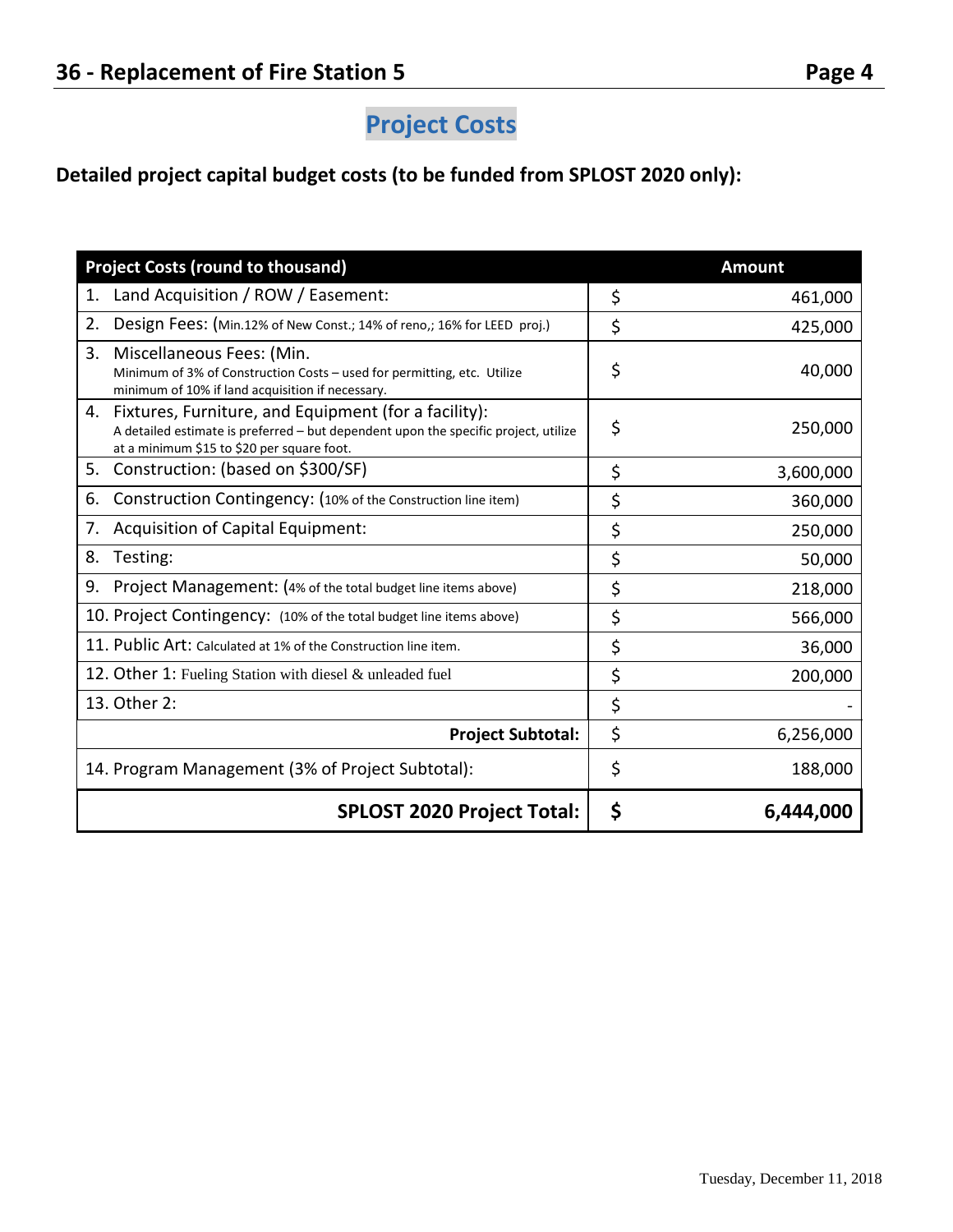# **Operating Cost**

### **Total Annual Net Operating Costs when Project is complete:**

*Only identify additional or net operating costs to be paid by ACCGOV. Identify the additional or net costs needed above ACCGOV's current operating budget to operate the requested project and any additional project related revenues that would be generated. Provide budget costs for each identified category below.* 

| <b>Operating Costs (round to thousand)</b> | <b>Estimated Impact for Annual</b><br><b>Operating Expenditures</b> |
|--------------------------------------------|---------------------------------------------------------------------|
| TOTAL PROJECTED REVENUES FROM PROJECT      |                                                                     |
|                                            |                                                                     |
| PROJECTED EXPENDITURES                     |                                                                     |
| 1. Personnel Costs: from Appendix A        |                                                                     |
| 2. Annual Utilities:                       |                                                                     |
| Gas:<br>$\bullet$                          | $1,900 -$                                                           |
| Electrical:<br>$\bullet$                   | $7,600 -$                                                           |
| Water:<br>$\bullet$                        | $500 -$                                                             |
| Sewer:<br>$\bullet$                        | $200 -$                                                             |
| Phone:<br>$\bullet$                        |                                                                     |
| Solid Waste Collection:<br>$\bullet$       |                                                                     |
| Other:<br>$\bullet$                        |                                                                     |
| 3. Operating Supplies:                     |                                                                     |
| 4. Equipment Maintenance:                  |                                                                     |
| 5. Facility Maintenance:                   | $7,200 -$                                                           |
| 6. Fuel:                                   |                                                                     |
| 7. Other:                                  |                                                                     |
| 8. Other:                                  |                                                                     |
| 9. Other:                                  |                                                                     |
| <b>TOTAL EXPENDITURES</b>                  | 17,400 -                                                            |
| <b>NET OPERATING COSTS OF PROJECT:</b>     | \$<br>17,400                                                        |

## **Project Financing**

**Is the proposed Project to receive funding from source(s) other than SPLOST 2020?** No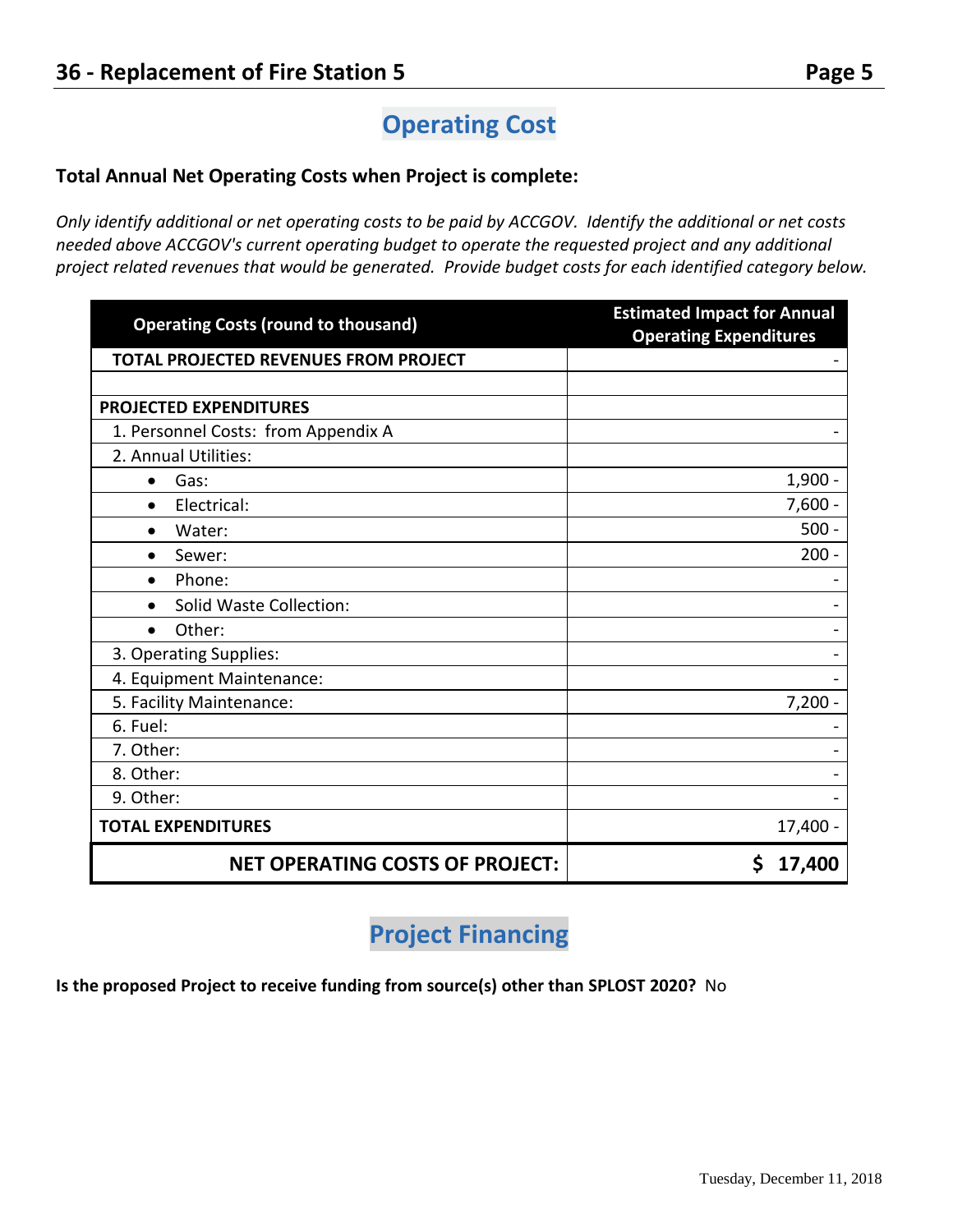# **Project Site**

**Will the proposed Project require any land, whether existing sites, new site, easements, or Rights of Way?** Most likely. Depending on available shared land.

**Will the proposed Project be on a site currently owned by ACCGOV?** If possible but most likely will require additional land

**Approximately how many acres is available or will be needed for the new facility or Park?** A minimum 2.5 acres if site is level, less if stormwater features already exist. Most likely a minimum of 4 acres.

**Project Location/Address (Existing or Proposed):** Must be in about the same general location as the existing station #5 but could potentially be relocated, slightly, to improve overall response times.

**Will the Project require fee simple additional land acquisition?** Yes, most likely

**Will the Project require Rights-of-Way or Easement acquisition?** No

## **Site Criteria and Standards**

**Current Property Owner (if applicable):** Potential sites have not been identified.

**Minimum acreage necessary for Project**. A minimum 2.5 acres if site is level, less if stormwater features already exist. Most likely a minimum of 4 acres.

**Topography:** 2 to 4 percent grade from street level

**Estimated cost per acre:** Potential sites have not been identified therefore costs estimates have not been considered.



### **Define location relative to the Project's service area that best meets the Goals and Objectives.**

The location should meet the following criteria:

- Ready access to public utilities
- Should not have a negative impact on emergency response districts
- Provide service to meet current plan use planned density
- Provide 28 parking spaces
- Station building located no more than 100 feet from street right of way
- Meet zoning standards

### **If necessary to meet the Goals and Objectives, describe what types of vehicular access will be required.**

The location should meet the following criteria:

- Sufficient frontage to accommodate apron space to allow apparatus to back in off street safely